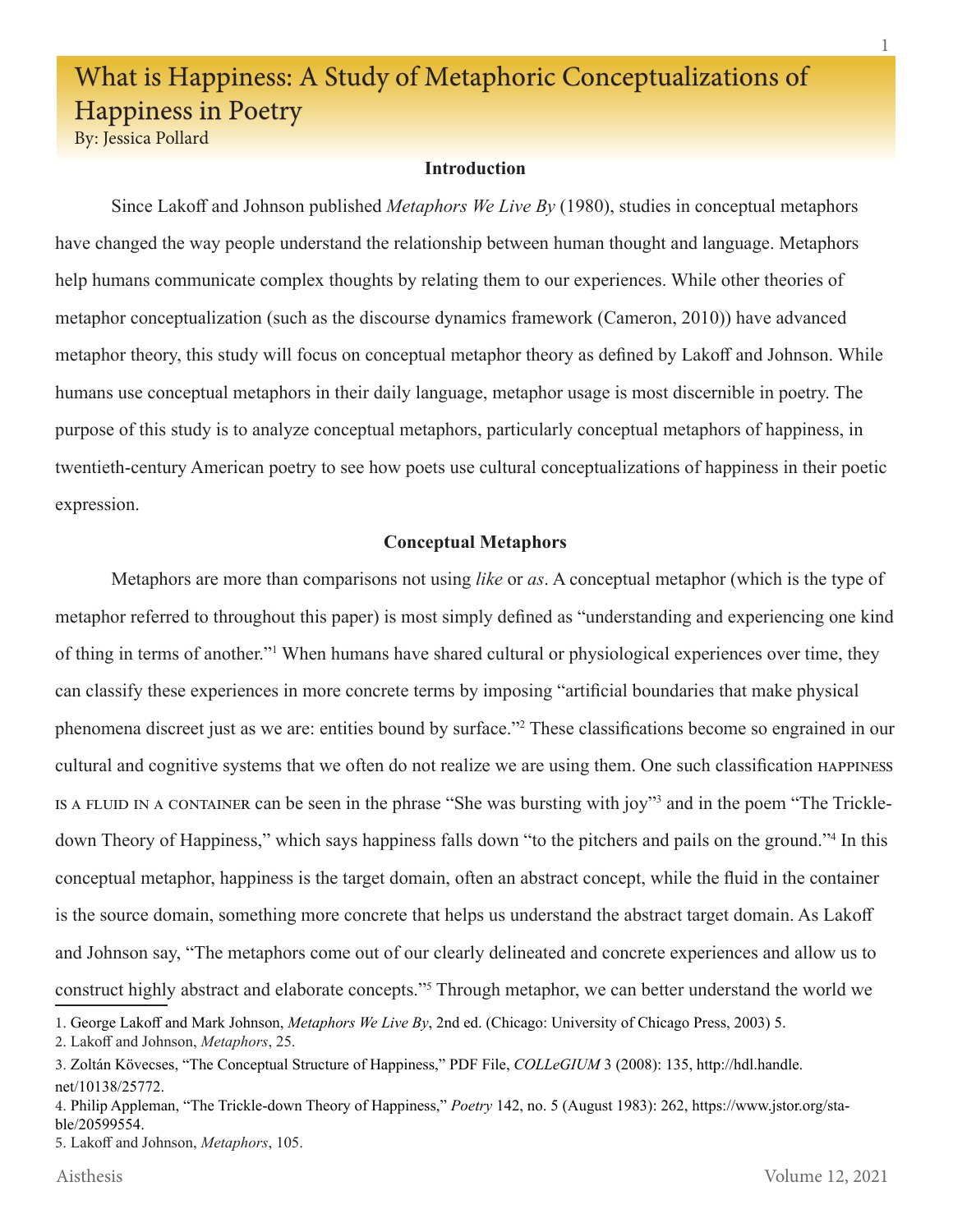live in.

However, not everything can be a source domain for a particular target domain. There must be some perceived similarity between the two domains based on our experiences for us to make the correlation between them.6 However, there can be two or more source domains for a particular target domain. According to Lakoff and Johnson, "The reason we need two metaphors is because there is no one metaphor that will allow us to do the job."7 Each conceptual metaphor for a particular domain allows us to emphasize or conceal an aspect of that domain.<sup>8</sup>

Because conceptual metaphors are based on cultural and physical experiences, some metaphors are universal while others appear only within a particular cultural group. Similarly, some metaphors change over time within these cultural groups while others remain static. This is because while all humans physiologically experience the world similarly, they interpret these experiences differently because of their cultural values and contexts.<sup>9</sup> If the way we understand the source or target domain changes, the way we classify the domain will too. However, studies have shown some conceptual metaphors span several cultures and time periods. According to Kövecses, "In general, embodiment appears to be a key component in cross-culturally similar conceptualizations of the same domain."<sup>10</sup> Embodiment is essentially the way we experience emotions physiologically. For universality to occur, both groups must experience and interpret the domain similarly. Likewise, for a metaphor to be diachronically static, the way a particular cultural group interprets the domains must remain the same. Changes are caused by new knowledge or values within a society.<sup>11</sup> Not every researcher agrees on the exact nature of metaphoric universality and stability. Kövecses argues that new cultural, technical, and scientific developments likely change only the expression of a conceptual metaphor rather than the underlying conceptual metaphor itself.<sup>12</sup> Although scholars dispute the exact manner this occurs cognitively, conceptual metaphors are inherently linked to cultural and diachronic shifts.

## **Conceptual Metaphors of Emotion**

 Because emotions are abstract concepts, they are generally common target domains. In fact, almost all the ways we view emotion are conceptualized because emotions are so abstract. Emotions also tend to have a

12. Kövecses, *Metaphor and Emotion*, 34.

<sup>6</sup>. Lakoff and Johnson, 147.

<sup>7</sup>. Lakoff and Johnson, 95.

<sup>8</sup>. Lakoff and Johnson, 105.

<sup>9</sup>. James J. Mischler, III, *Metaphor Across Time and Conceptual Space: The Interplay of Embodiment and Cultural Models* (Amsterdam: John Benjamins Publishing Company, 2013), 204, EBSCOhost.

<sup>10</sup>. Zoltán Kövecses, *Metaphor and Emotion: Language, Culture, and Body in Human Feeling* (Cambridge: Cambridge University Press, 2003), 162.

<sup>11</sup>. Mischler, *Time and Conceptual Space*, 161.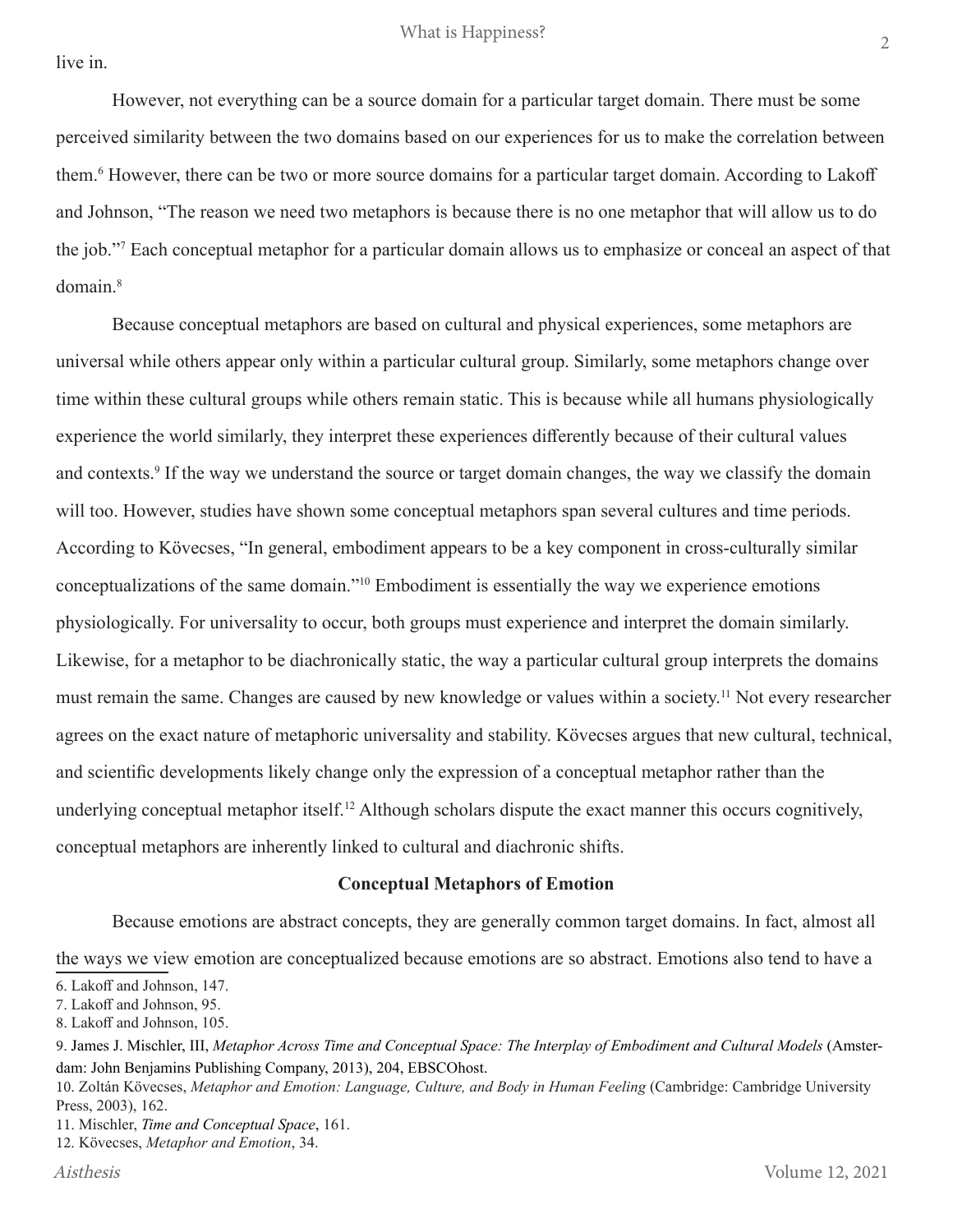#### What is Happiness?

wide range of source domains to capture all the distinct ways we experience emotion. Within the emotion target domains, there are ranges of shared source domains: some source domains apply to all, apply to some, or only apply to one emotion. Kövecses explains that shared sources often characterize emotions' "existence, intensity, passivity, control, evaluation, difficulty, desire, and harm."<sup>13</sup> These aspects of source domains are shared because they characterize how we experience all emotions. The aspects concerning an emotion's cause and lasting effect tend to be specific to that particular emotion.<sup>14</sup> A unique cause metaphor for happiness is HAPPINESS is a pleasurable physical sensation, and a unique effect is happiness is being off the ground. <sup>15</sup> Conceptual metaphors are essential in the way we experience, structure, and understand emotions.

#### **Poetic Conceptual Metaphors**

 Because all humans use conceptual metaphors in their daily lives, the poet's use of metaphor is not exclusive. However, poets must stretch how these common expressions are used to create the novel images and powerful figurative language we see in poetry. Novel metaphors are made by extending the unused parts of a metaphor, which is to say the parts "not used to structure part of our normal conceptual system but as a new way of thinking about something."16 Lakoff and Turner theorized four specific ways poets uniquely use ordinary thought: extending, elaborating, questioning, composing.<sup>17</sup> Extending is when poets take the conventional metaphor and map other aspects related to the source domain to the target domain.<sup>18</sup> Elaborating entails explaining the source domain in unique details in a way that makes us think differently about the target.<sup>19</sup> We can question the boundaries of our normal conceptual understanding when a poet reveals an inconsistency within our conventional conceptualization.<sup>20</sup> Poets can also combine more than one metaphoric conceptualization of a domain to compose a composite metaphoric conception.21 Because poets experiment with our normal conceptualizations, poetry is harder for people to interpret. In our normal conversations, we often do not see the mixing or extending of our conceptual systems the way poets do to make us think about the world in different ways, which makes poetry unique despite its dependence on the basic conceptual metaphors.

<sup>13</sup>. Kövecses, 47.

<sup>14</sup>. Kövecses, 48.

<sup>15</sup>. Kövecses, 49.

<sup>16</sup>. Lakoff and Johnson, *Metaphors*, 53.

<sup>17</sup>. George Lakoff and Mark Turner, *More Than Cool Reason: A Field Guide to Poetic Metaphor* (Chicago: University of Chicago Press, 1989) 67–72.

<sup>18</sup>. Lakoff and Turner, *More Than Cool Reason*, 67.

<sup>19</sup>. Lakoff and Turner, 67–69.

<sup>20</sup>. Lakoff and Turner, 69–70.

<sup>21</sup>. Lakoff and Turner, 70–71.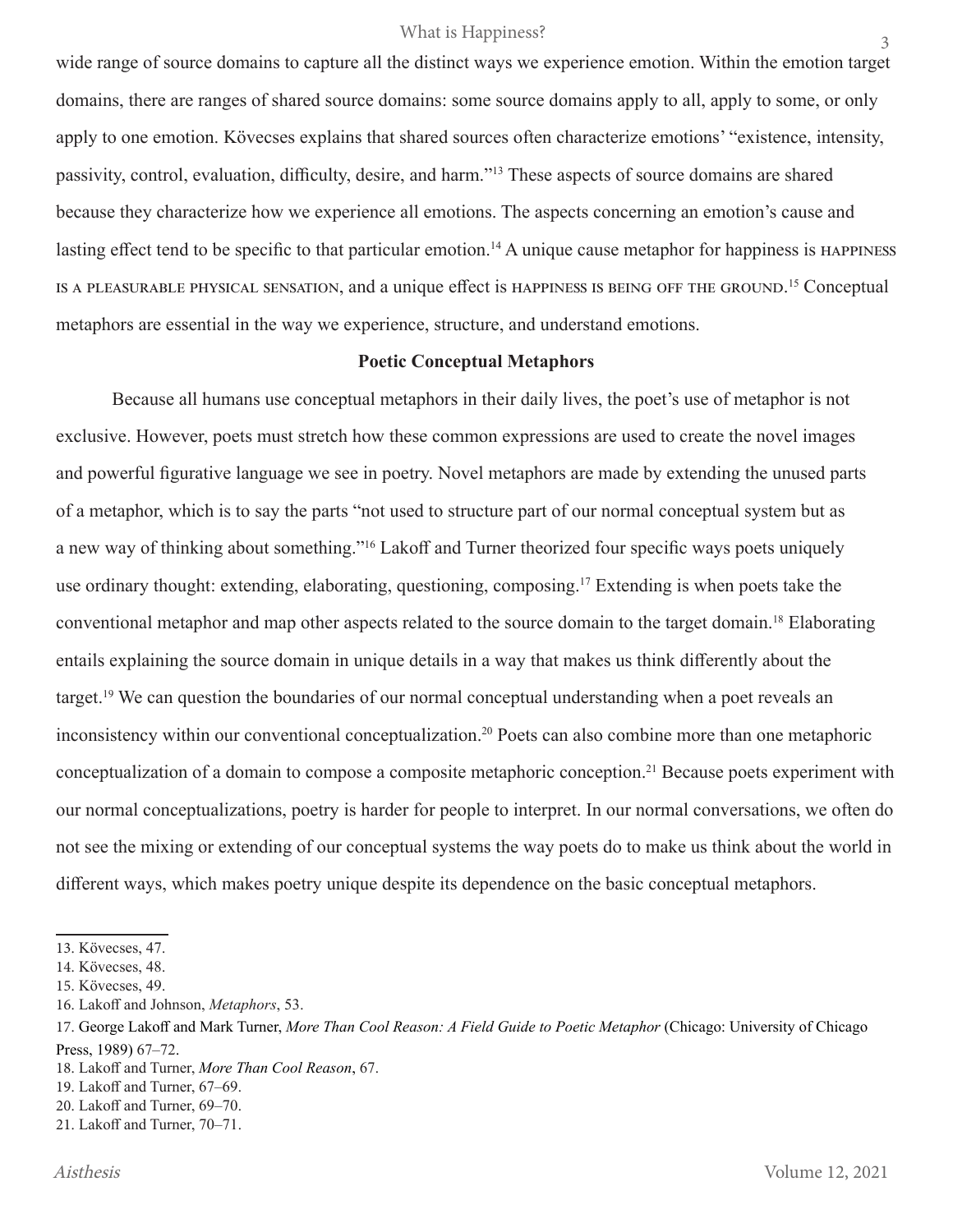#### **Collection of Data**

 The purpose of this study was to analyze how twentieth-century American poets used conceptual metaphors of happiness in their poetry. To do this, sixteen poems published from 1916–1995 and written by sixteen different American poets were analyzed. Each poet was born and lived in the United States for the majority of his or her life with the exception of May Sarton, who was born in Belgium but moved to the United States at age four and lived there the rest of her life. By limiting the years of publication and the places the poets lived, the analysis could compare poems of similar cultural influences because conceptualization of metaphors can change based on diachronic and geographic factors.<sup>22</sup> Because these poets shared historical and cultural experiences, the data set could more accurately represent how twentieth-century Americans conceptualized happiness through poetry. All these poems were published in literary magazines or books, but the scale of the poets' fame and readership ranged to obtain a cross section of American poetry. Additionally, each poem had to contain the word *happiness* and contain at least one conceptual metaphor pertaining to happiness. The sixteen poems in the data set were then analyzed for conceptual metaphors of happiness.

## **Rubric of Analysis**

 Analysis guidelines were established to ensure a systematic classification of happiness conceptual metaphors across the data. For a metaphor to be considered conceptual, the target domain is understood in terms of a source domain. For the purposes of this study, happiness must be the target domain for the metaphor to be evaluated. Because of Lakoff and Turner's classification of personification as a specialized type of conceptual metaphor, instances where happiness is personified were included in the analysis.23 Similarly, metaphorical similes, when the basic and contextual meanings of the source domain contrast, were analyzed as conceptual metaphors because this distinction between metaphorical and non-metaphorical similes is common in contemporary metaphor studies.<sup>24</sup> Very common nouns and verbs as defined by Cameron and Maslen were excluded along with all prepositions and articles because their high frequency would have diverted the goal of this project.25 When necessary, words were checked for etymological changes using the Oxford Standard Dictionary to ensure the basic meaning was incongruous with the contextual meaning. Words contextually used as synonyms for happiness within the poems were included to see how conceptualizations work in synonyms.

<sup>22</sup>. Mischler, *Time and Conceptual Space*, 7.

<sup>23</sup>. Lakoff and Turner, *More Than Cool Reason*, 38–39.

<sup>24</sup>. Lynne Cameron and Robert Maslen, "Identifying Metaphors in Discourse Data," in *Metaphor Analysis: Research Practice in Applied Linguistics, Social Sciences and the Humanities*, ed. Lynne Cameron and Robert Maslen (London: Equinox Publishing, 2010), 110.

<sup>25</sup>. Cameron and Maslen, "Identifying Metaphors," 111–112.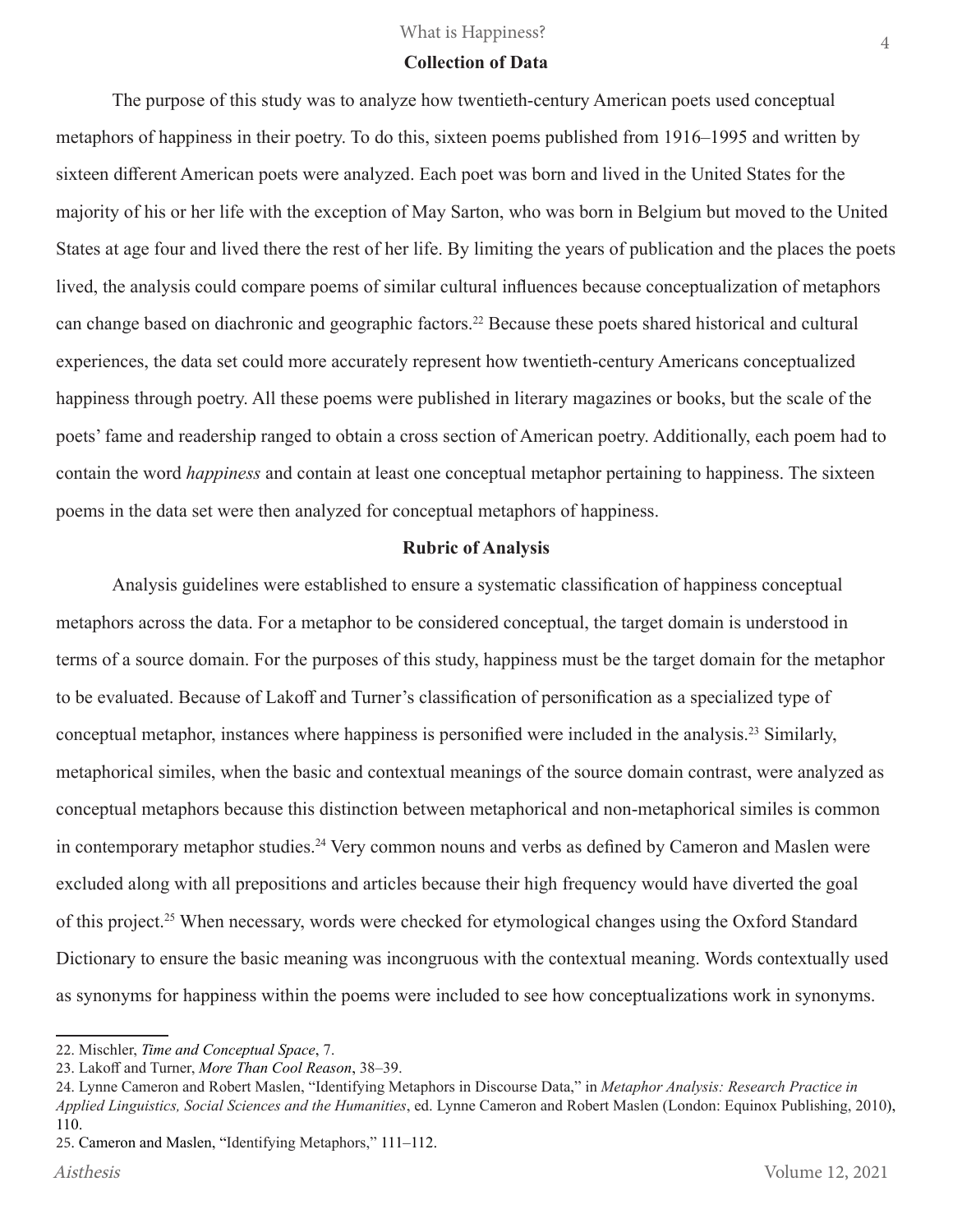These words included *pleasure*, *content*, *bliss*, *benediction*, *fun*, and *joy*. These guidelines ensured each poem and conceptual metaphor were analyzed using the same criteria within the confines of this study.

 Once all the conceptual metaphors of happiness were identified, each was classified by twenty-two different source domains according to lists of metaphorical sources domains found in Kövecses (2003) and Kövecses (2008). Those that fit more than one category and those that did not exactly match but were related to one of the categories were noted. This method of classification was intended to show how poets used existing conceptual metaphors in their cultural frameworks in their poetry.

#### **Observations**

 Within the data, 107 conceptual metaphors pertaining to happiness were found and classified. Twelve metaphors fit more than one of the twenty-two metaphorical source domains, seven did not clearly fit one of the categories but were novel metaphors based on the existing categories. In four instances, a metaphor was not directly stated but implied throughout the poem or a section of the poem. The most common source domain in this data set was HAPPINESS IS A DESIRED HIDDEN OBJECT. Two of the source domains used in this analysis were not found in any of the poems: happiness is warmth and happiness is force dislocating the self. In the fifteen poems that had more than one conceptual metaphor for happiness, thirteen poets used more than one source domain throughout the poem although they tended to rely the same one or two source domains. These observations were then analyzed to determine how twentieth-century poets used the conventual conceptual metaphors.

#### **Discussion**

#### *Conventional Conceptual Metaphors*

Most of the conceptual metaphors of happiness used one of the twenty-two common source domains found in everyday speech. For this study's purposes, the use of everyday source domains will be called conventional. It is important to note that any list of conventional conceptual metaphors is not conclusive because of the fluid nature of language and categorization.<sup>26</sup> The most common source domain, HAPPINESS IS a desired hidden object, shows happiness as something to be pursued and found, even if it remains elusive. In "Sonnet 10: I have sought Happiness, but it has been," the poet said he had "sought happiness" but it was "baffling all pursuit."<sup>27</sup> Another common and closely related source metaphor is HAPPINESS IS A VALUABLE commodity. This source domain reveals why happiness is desired. Kizer states this clearly in "Afternoon 26. Lakoff and Johnson, *Metaphors*, 122–124.

<sup>27.</sup> Alan Seeger, "Sonnet 10: I have sought Happiness, but it has been," Poetry Foundation, last modified 1916, https://www.poetryfoundation.org/poems/57351/sonnet-10-i-have-sought-happiness-but-it-has-been.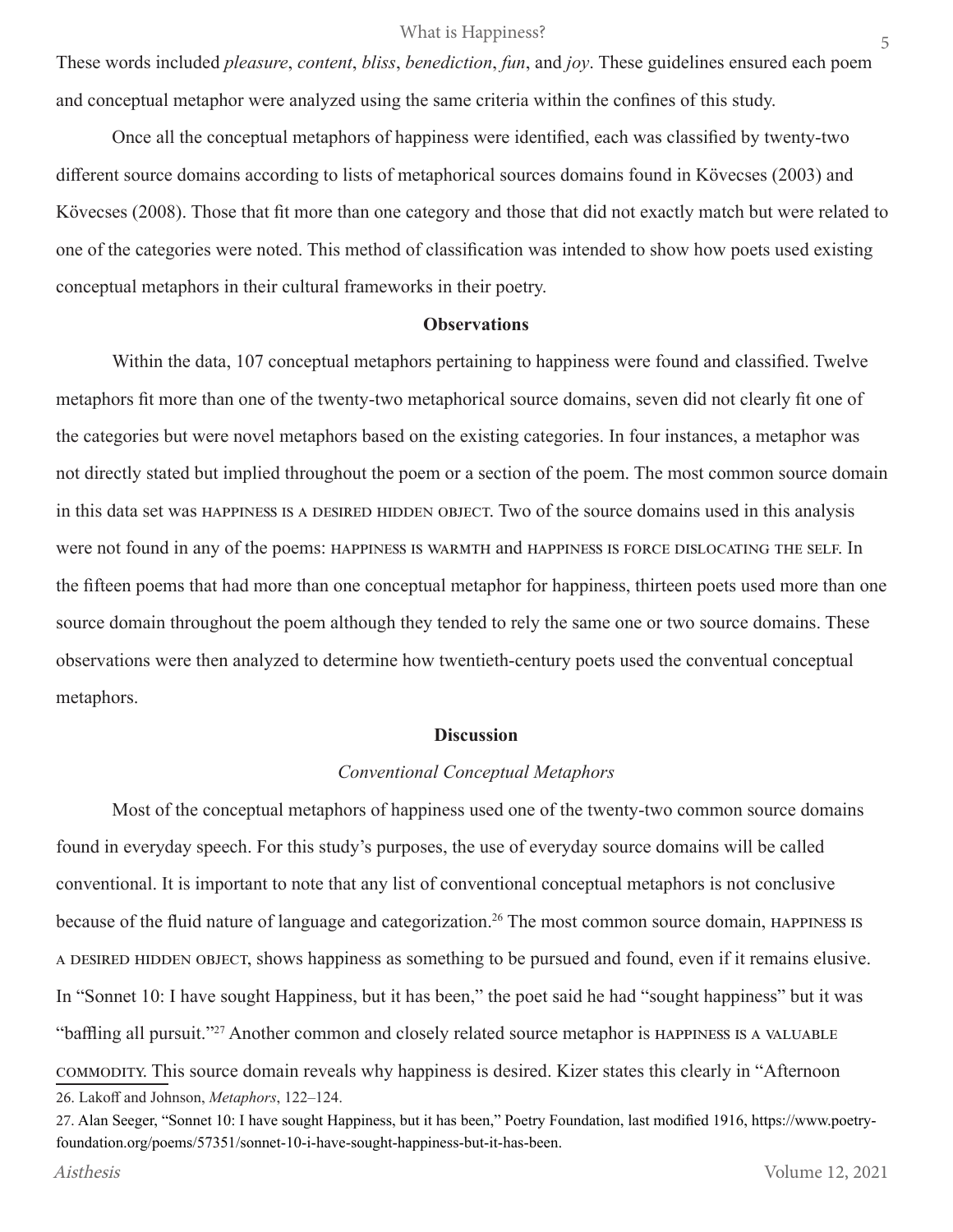#### What is Happiness?

Happiness" when she sees "happiness as gift."28 Kövecses states that these views of happiness, along with the conceptual metaphors of happiness is up and happiness is being in heaven, reveal how we see happiness as "a quiet state with hardly any noticeable responses or even a clearly identifiable specific cause."<sup>29</sup> The prevalence of these conceptual metaphors throughout twentieth-century poetry suggests a distance between happiness and ourselves so that while we may seek happiness, we are not guaranteed to find it.

However, we can also describe happiness as a force we experience. Hoyt uses the conceptual metaphor happiness is a physical force throughout her poem "Happiness Betrays Me." By saying happiness betrays and slays her, she personifies it and implies she feels its actions impact her physical body. The conceptual metaphor happiness is a high or being drunk can be seen in "Stolen Happiness" when the poem's narrator describes a happy couple before saying, "I tasted the wine they were quaffing/…I was intoxicate."<sup>30</sup> These mappings of happiness, while seemingly opposite the idea that happiness is distant, are simply a different dimension happiness; it is both a distance yet valued ideal and a physical experience.

## *Novel Metaphors*

While poets can use the conventional conceptualizations of conceptual metaphors in their poetry, they often build off from these conventual conceptualizations to highlight a unique dimension or way of thinking about happiness, giving even more ways for us to understand happiness. In "The Work of Happiness," Sarton starts with the conceptual metaphor happiness is vitality. In our everyday lives, we only map some characteristics of vitality onto happiness, like energy or pep. Sarton extends this mapping to include the life of nature, particularly trees. She sets up the metaphor in the line happiness is "like the growth of a tree."<sup>31</sup> Then,

she can extend it without mentioning the word *happiness*: Another circle is growing in the expanding ring. No one has heard the root go deeper in the dark, But the tree is lifted by this inward work And its plums shine, and its leaves are glittering.<sup>32</sup>

This stanza combines the HAPPINESS IS VITALITY metaphor with the HAPPINESS IS UP ("lifted") and HAPPINESS IS light ("shine" and "glittering"). Her extension created a composite metaphor, which allows us to see happiness with the aspects attributed to trees, such as growth and beauty although the conventional metaphor does not 28. Carolyn Kizer, "Afternoon Happiness," *Poetry* 163, no. 3 (December 1983): 157, https://www.jstor.org/stable/20599700.

32. Sarton, "Work of Happiness."

<sup>29.</sup> Kövecses, "Conceptual Structure," 139.

<sup>30.</sup> John J. Chapman, "Stolen Happiness," *The Sewanee Review* 30, no. 2 (April 1922): 192. https://www.jstor.org/stable/27533536. 31. May Sarton, "The Work of Happiness," Poetry Out Loud, last modified 1993, https://www.poetryoutloud.org/poem/the-work-ofhappiness/.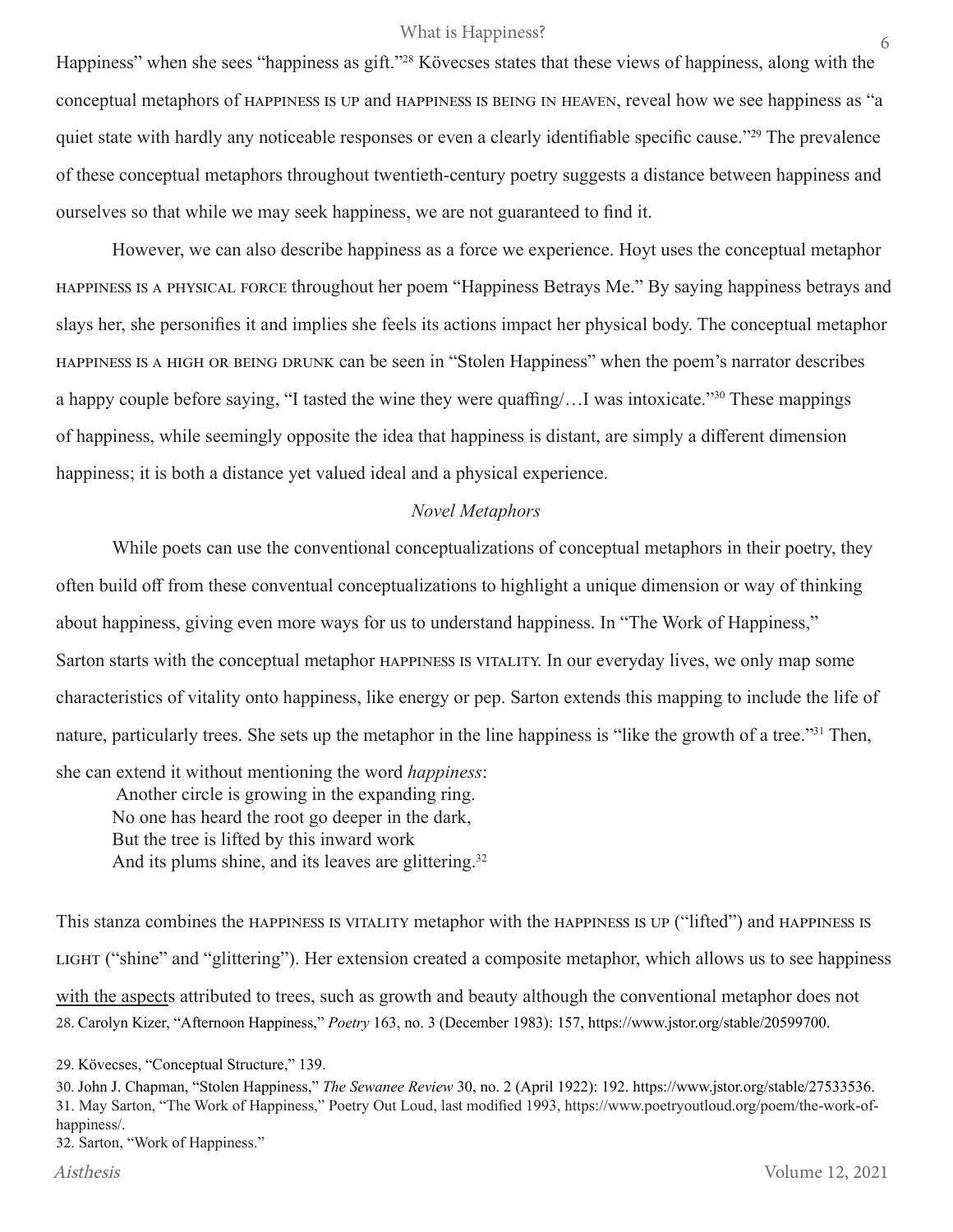allow for these insights.

Kenyon uses the metaphoric simile "it [happiness] turns up like a prodigal" to elaborate the conventional conceptual metaphor HAPPINESS IS A DESIRED HIDDEN OBJECT in the first two stanzas in the poem.<sup>33</sup> By comparing happiness to a prodigal, Kenyon is able to give unique details of the source domain of a desired hidden object, which provide new meaning on the target domain. In this poem, happiness is what creates and closes the distance of happiness. Happiness is what "comes back to the dust at your feet" while the "you" persona forgives happiness and welcomes it home.<sup>34</sup> This elaborating of the conceptual metaphor puts the blame for the feeling of distance happiness creates on happiness instead of on the person who cannot find it.

In "Happiness: The Forbidden Subject," Ludvigson questions the conventional conceptual metaphor of happiness is up. Typically, this conceptualization has a positive connotation, especially compared to the opposite sadness is down. However, Ludvigson reveals an inconsistency in this metaphor when she says, "When they arrived [at happiness] the air was thinner than they'd imagined." Although the people in the poem are traveling up toward happiness, the air has thinned, and it has become hard to breath. This poetic metaphor asks the question if happiness is the desired, valued object they search for.

In "The Trickle-down Theory of Happiness," Appleman describes happiness as a rain that comes "out of heaven" that the "residents catch" in "pails and pitchers on the ground."<sup>35</sup> This poem is the combination of several conceptual metaphors. Rain itself is a natural force (happiness is a natural force), which comes from heaven (happiness is being in heaven). Appleman uses the word *down* in this poem although the conventional conceptualization is happiness is up because when Appleman he is questioning this conceptualization. The conventional metaphor distances happiness while Appleman closes this distance. This poem also shows happiness is a fluid in a container, which is a conventional conceptual metaphor, but by using it with other metaphors, Appleman implies this desired object does not have to be hidden or distance but can be collected and shared. Conventional conceptual metaphors are used in novel ways by poets to highlight the richness of language and the complexities of life.

# *Limitations of the Study*

While the parameters of the study were set to assess a range of twentieth-century American poets with similar cultural and historical experiences, it would be impossible to get a complete picture of how this

<sup>33</sup>. Jane Kenyon, "Happiness," Poetry 165, no. 5 (February 1995): 288, https://www.jstor

<sup>.</sup>org/stable/20604323.

<sup>34</sup>. Kenyon, "Happiness," 288.

<sup>35</sup>. Appleman, "Trickle-down Theory," 262.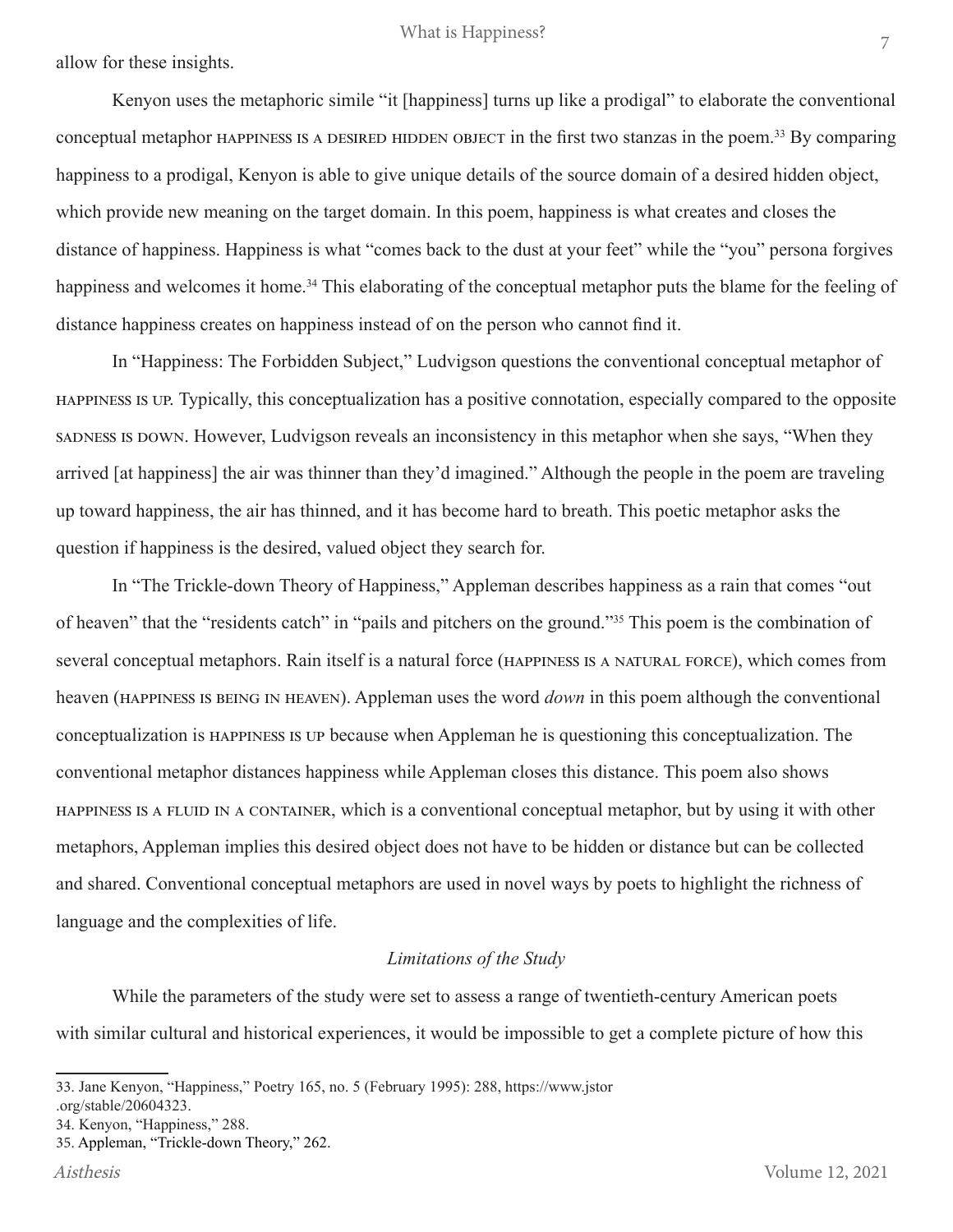group conceptualized happiness without accessing all their poems. There is also the possibility that a poet was expressing a conceptualization found in a subculture group they belong to. Because of the size of the United States, the existence of numerous subcultures, and the historical changes that occurred within this one-hundredyear period, it can be difficult to determine if an expression is a conceptual metaphor for a particular subgroup.<sup>36</sup> Additionally, while one researcher will create uniform judgments across the data set, having multiple researchers decreases the likelihood of metal overload, bias, and misinterpretation of metaphors.37 In future, a similar study could be done to decrease the current limitations.

## **Conclusion**

 This study found that twentieth-century poets used conceptual metaphors of happiness in both conventional and novel ways. For people to read poetry how it was intended, a conceptual definition of a metaphor should be introduced into schools, colleges, and the general public. The traditional definition of metaphor as a comparison does not account for the ways that metaphor helps us structure our thoughts and language. Poetic expressions of metaphor are based on conventional metaphors people use in their everyday lives. By better understanding conventional metaphor, people would have a better understanding of how poets apply metaphor to create new ways of thinking about a target domain, even if these ways of thinking are not incorporated into our society's conventional conceptualizations. This study of happiness could be expanded to show these same principles apply to other eras, cultures, and conceptual metaphors. Additionally, future study could be done to see how the happiness conceptual metaphors interact with other conceptual metaphors in a particular poem to see if the interaction creates another sphere of nonconventional poetic expression of metaphor. Poetic expression has always been known to open new ways of thinking. Conceptual metaphor research reveals a reason why poetry challenges readers to see happiness—and the rest of the world—with fresh eyes.

<sup>36</sup>. Cameron and Maslen, "Identifying Metaphors," 112–113.

<sup>37.</sup> Graham Low and Zazie Todd, "Good Practices in Metaphor Analysis: Guidelines and Pitfalls," in *Metaphor Analysis: Research Practice in Applied Linguistics, Social Sciences and the Humanities*, ed. Lynne Cameron and Robert Maslen (London: Equinox Publishing, 2010), 218–221.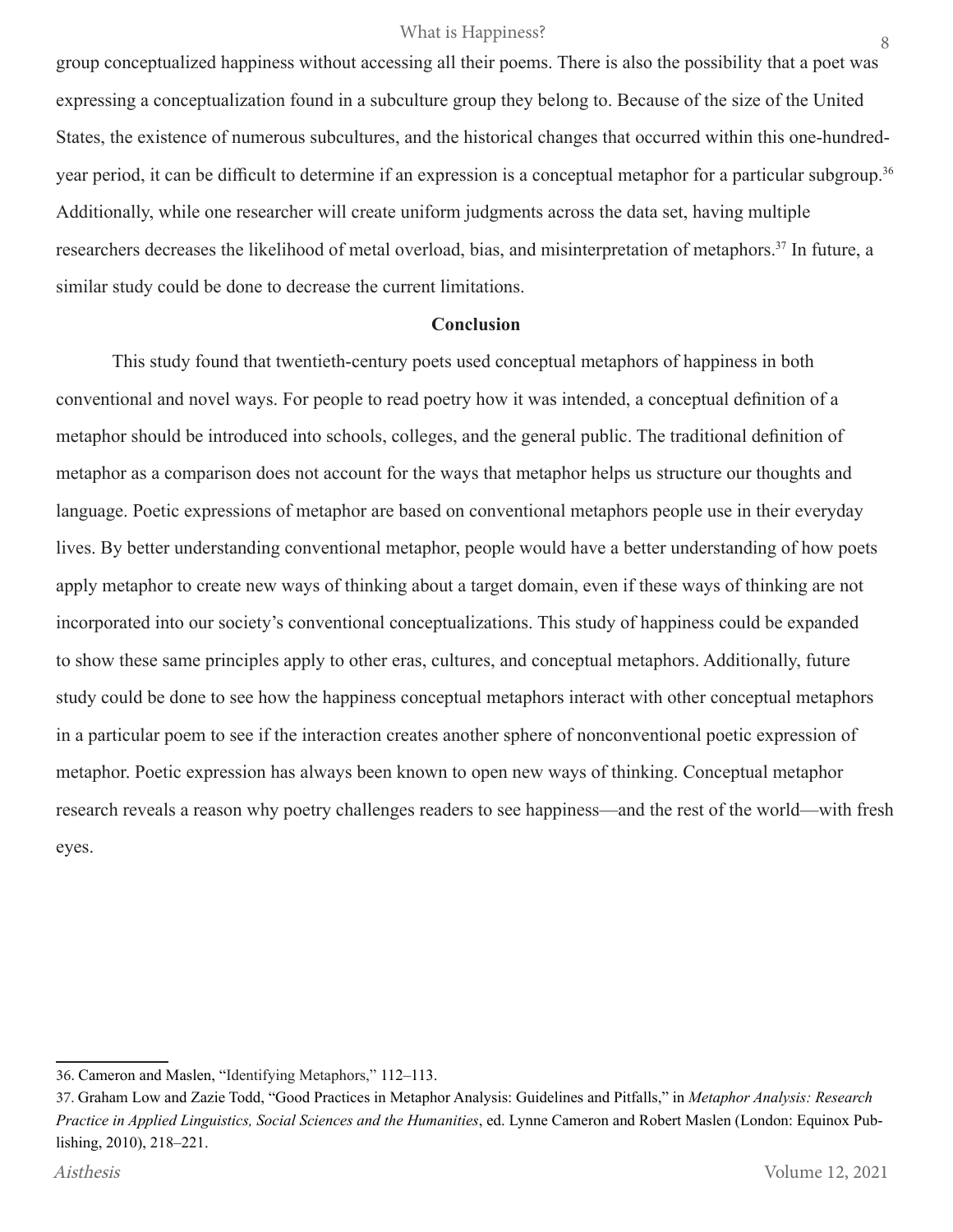# Bibliography

- Appleman, Philip. "The Trickle-down Theory of Happiness." *Poetry* 142, no. 5 (August 1983), 262. https://www.jstor.org/stable/20599554.
- Barr, Sister Mary A. "Lament for Ritual Happiness." *The Sewanee Review* 84, no. 3 (Summer 1976), 392. https://www.jstor.org/stable/27543125.
- Bynner, Witter. "This Happiness." *Poetry* 34, no. 5 (August 1929), 253. https://www.jstor.org /stable/20577153.
- Carver, Raymond. "Happiness." *Poetry* 145, no. 5 (February 1985), 251. https://www.jstor.org /stable/20600174.
- Cameron, Lynne, and Robert Maslen. "Identifying Metaphors in Discourse Data." In *Metaphor Analysis: Research Practice in Applied Linguistics, Social Sciences and the Humanities*, edited by Lynne Cameron and Robert Maslen, 97–115. London: Equinox Publishing, 2010.
- Chapman, John J. "Stolen Happiness." *The Sewanee Review* 30, no. 2 (April 1922), 192. https:// www.jstor.org/stable/27533536.
- Cutler, Bruce. "Older Than Happiness." *Prairie Schooner* 44, no. 2 (Summer 1970), 168–169. https://www. jstor.org/stable/40629202.
- Davis, Leland. "The Perils of Happiness." *Poetry* 22, no. 1 (April 1923), 17. https://www.jstor. org/stable/20574022.
- Garrigue, Jean. "'When Shall We Set Sail for Happiness'—Baudelaire." *Poetry* 104, no. 6 (September 1964), 336–337. https://www.jstor.org/stable/20589862.
- Hoyt, Helen. "Happiness Betrays Me." *Poetry* 13, no. 3 (December 1918), 120–121. https://ww w.jstor.org/stable/20571924.
- Keenan, Deborah. *Happiness: Poems*. Minneapolis: Coffee House Press, 1995.
- Kenyon, Jane. "Happiness." *Poetry* 165, no. 5 (February 1995), 288. https://www.jstor.org/stabl e/20604323.
- Kizer, Carolyn. "Afternoon Happiness." *Poetry* 163, no. 3 (December 1983), 156–157. https:// www.jstor.org/stable/20599700.
- Kövecses, Zoltán. "The Conceptual Structure of Happiness." PDF File. *COLLeGIUM* 3 (2008), 131–143. http://hdl.handle.net/10138/25772.
- ———. *Metaphor and Emotion: Language, Culture, and Body in Human Feeling*. Cambridge: Cambridge University Press, 2003.
- Lakoff, George, and Mark Johnson. *Metaphors We Live By*, 2nd ed. Chicago: University of Chicago Press, 2003.